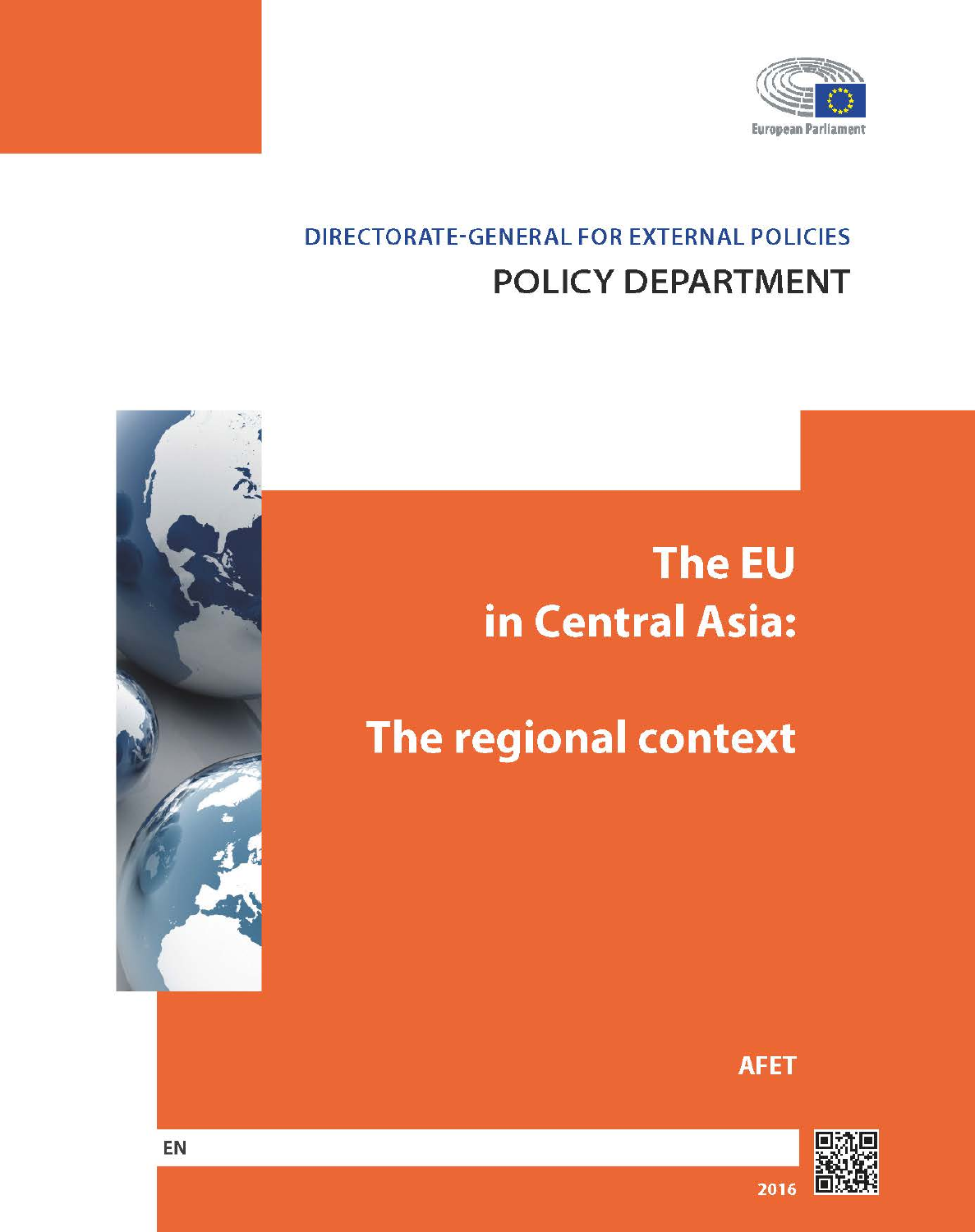

# IN-DEPTH ANALYSIS The EU in Central Asia: The regional context

### **ABSTRACT**

Central Asia, located at the centre of the Eurasian continent and straddling the borders of some of the world's most pressing hot spots, offers economic opportunities and natural resources but also remains insecure and troublesome. For the European Union, the region is not a priority. It is too distant and Brussels experiences difficulties in executing its democratic and value-based agenda on the ground.

Regional dynamics have been significantly influenced by many players present in the region; Russia, China and the United States are the most significant. Russia's position relies on a holistic approach, including military might and the more recent Eurasian narrative. China, pursuing its Silk Road ideas, has no equal in trade and energy. The US has partially retreated from Central Asia and is reviewing its security-centered strategy.

Under these circumstances, what should the EU regional approach look like? What are the shared interests and divergent objectives of the actors present in Central Asia? With what actors could the EU cooperate and with whom should it abstain from regional rapprochement? Finally, what options does the EU have to strengthen its posture in the region from a regional and geopolitical perspective?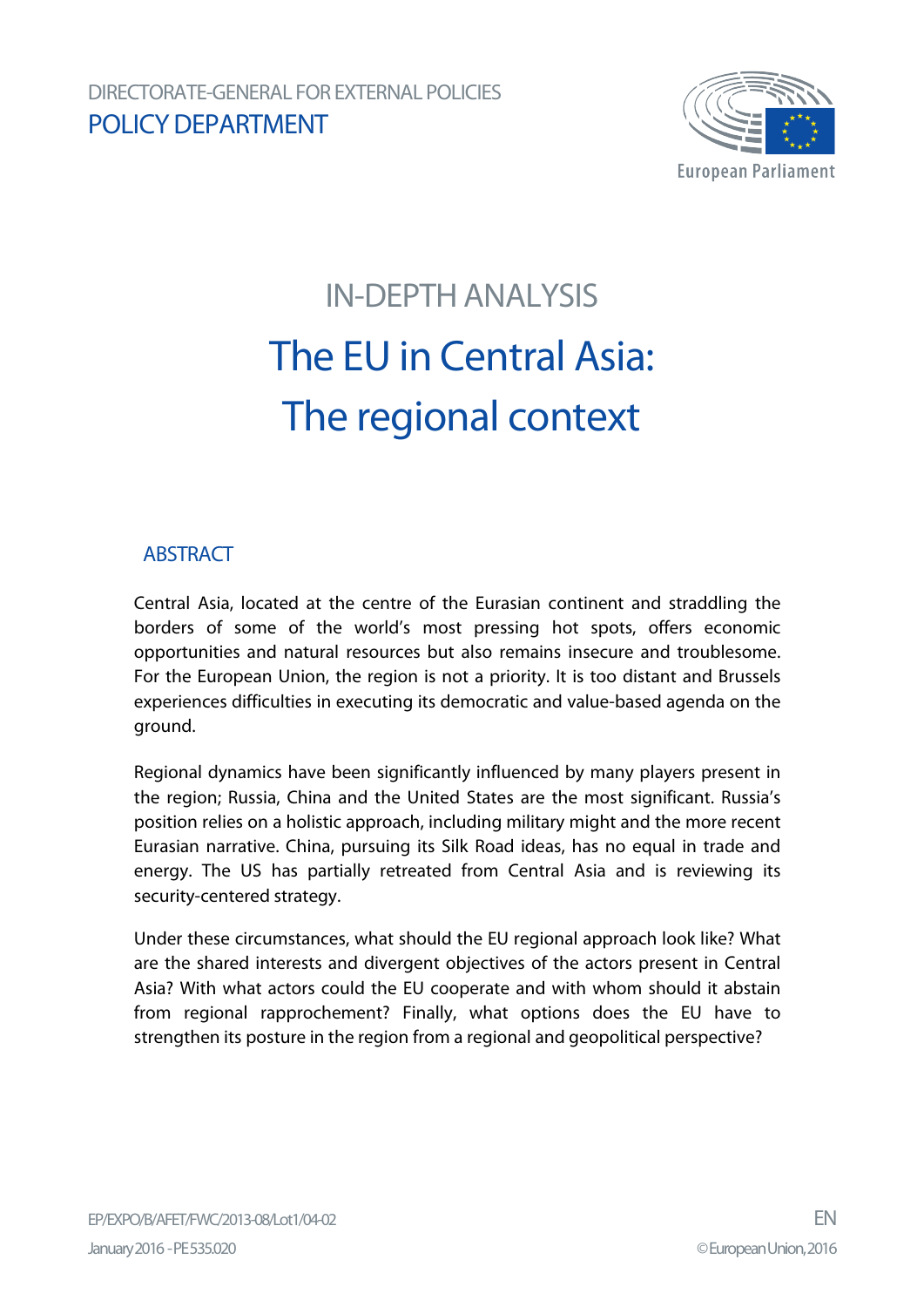This paper was requested by the European Parliament's Committee on Foreign Affaires

English-language manuscript was completed on 25/01/2016.

Printed in Belgium.

Author: Michal ROMANOWSKI, Program Officer, German Marshall Fund of the United States, Poland, in association with PASOS, Policy Association for Open Society, Czech Republic

Official Responsible: Fernando GARCÉS de los FAYOS

Editorial Assistant: Györgyi MÁCSAI

Feedback of all kind is welcome. Please write to the author: fernando.garces@europarl.europa.eu.

To obtain copies, please send a request to: poldep-expo@europarl.europa.eu

This paper will be published on the European Parliament's online database, ['Think tank'](http://www.europarl.europa.eu/thinktank/en/home.html).

*The content of this document is the sole responsibility of the author and any opinions expressed therein do not necessarily represent the official position of the European Parliament. It is addressed to the Members and staff of the EP for their parliamentary work. Reproduction and translation for non-commercial purposes are authorised, provided the source is acknowledged and the European Parliament is given prior notice and sent a copy.*

ISBN: 978-92-823-8696-5 (print)

ISBN: 978-92-823-8695-8 (pdf)

doi:10.2861/661081 (print)

doi:10.2861/041195 (pdf) Catalogue number: QA-02-16-107-EN-C (print) Catalogue number: QA-02-16-107-EN-N (pdf)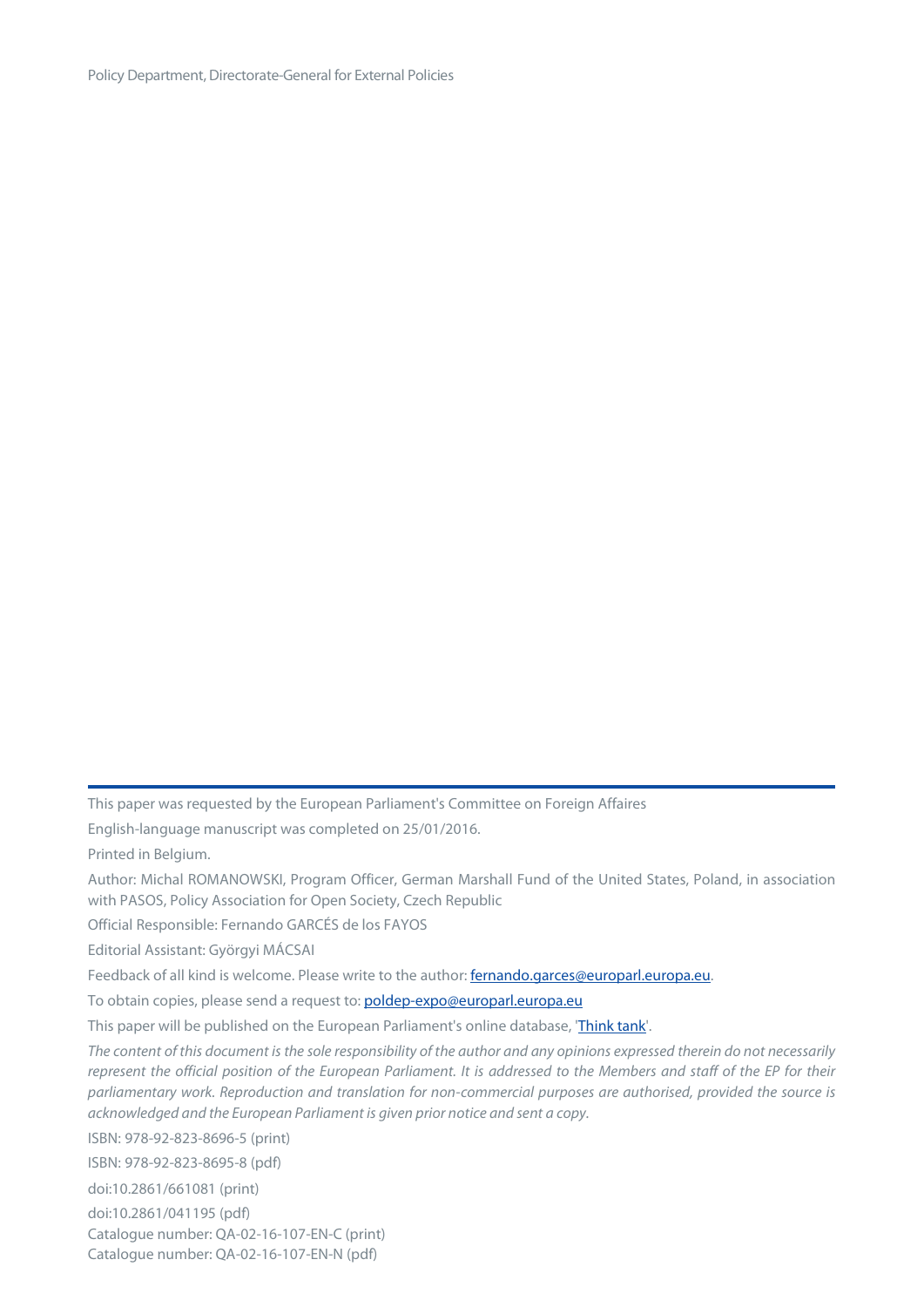## Table of contents

|                | The EU in Central Asia                                     | 4  |
|----------------|------------------------------------------------------------|----|
| $\overline{2}$ | The regional dynamics                                      | 4  |
| $\overline{3}$ | The "Silk Road" strategies: Russia, the United States, and |    |
|                | China                                                      | 5  |
|                | <b>Russia</b><br>3.1                                       | 5  |
|                | 3.2 The United States                                      | 7  |
|                | China<br>3.3                                               | 8  |
| 4              | The EU and regional interactions                           | 9  |
|                | The European Union – the United States<br>4.1              | 9  |
|                | The European Union – Russia<br>4.2                         | 10 |
|                | The European Union – China<br>4.3                          | 10 |
| 5              | Recommendations for the EU                                 |    |
| 6              | <b>Conclusions</b>                                         | 12 |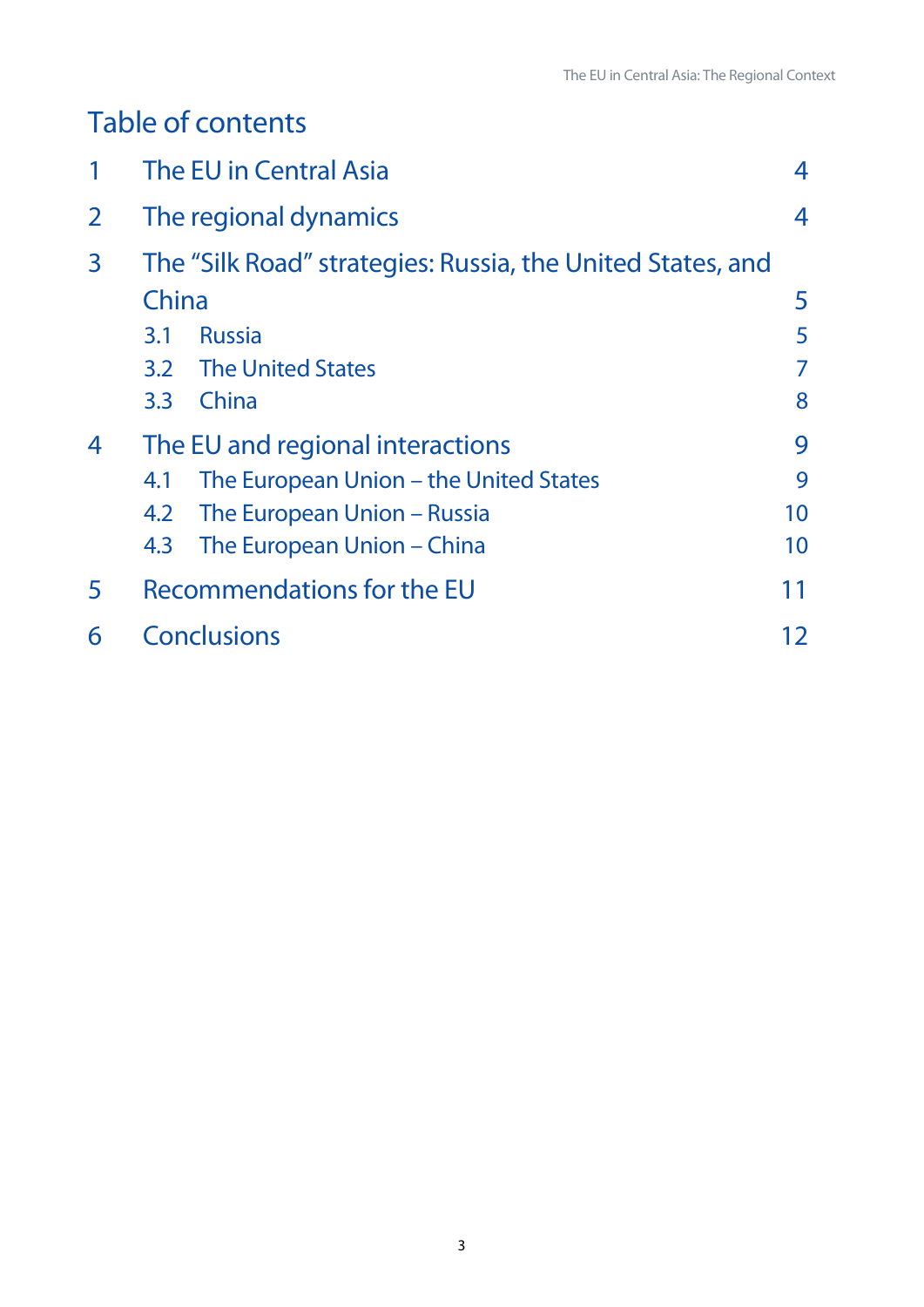## <span id="page-4-0"></span>**1 The EU in Central Asia**

Adopted in 2007, the European Union (EU)-Central Asia strategy has to a large extent served its purpose. EU interests have been identified and a previously unknown region has become more familiar to Europe. As described by the EU, its objectives in Central Asia range from democracy promotion and education to trade to energy and security. Brussels has established delegations in four out of five countries of the region, and the issues of democratization and human rights are brought to the table, albeit inconsistently, with the local regimes.

EU policy toward Central Asia has recently been under review, culminating in the June 2015 Council Conclusions<sup>[1](#page-4-2)</sup>. Meanwhile, the European Parliament is producing its own opinion through a report expected by the end of 2015.

This paper will examine the geopolitical environment in Central Asia, including the "Silk Road" strategies of the major powers, and assess how the Brussels blueprint fits in with regional dynamics. It will also offer a set of recommendations to the EU regarding the next steps in pursuing wider politics in the region.

A careful reading of the EU strategy regarding Central Asia, along with the Council guidelines and the draft report prepared by the European Parliament in October [2](#page-4-3)015<sup>2</sup>, does provide some insight concerning the geopolitical dimensions of EU engagement. The documents touch upon issues of regional cooperation but are largely silent on relations with key external players: Russia, the United States and China.

Brussels aims to focus its programming in Central Asia on democratic reforms, a modest security portfolio as well as energy interests, not yet crystallized. All in all, EU leverage, at least in contrast to Russia and China, is limited. In order to conduct a successful policy in the region, the EU should better understand the broad spectrum of political and economic developments in and challenges of Central Asia. Only after an in-depth reflection on the variety of external factors impacting Central Asia, which is currently missing, would the EU be able to maneuver its way across the region's troubled waters. This certainly entails a closer analysis of the "Silk Road" strategies of Moscow, Washington and Beijing and, wherever possible, identifying common ground for cooperation.

## <span id="page-4-1"></span>**2 The regional dynamics**

The countries of Central Asia form a diverse political mosaic. Oil-rich Kazakhstan, being the world's largest landlocked country, is perceived as the regional success story. It is responsible for most of Central Asia's trade and investment and would like to be recognized as a pillar of the modern Silk Road. Uzbekistan contains nearly half of the region's population and, as the only state bordering all the countries of Central Asia including Afghanistan, it is a regional security linchpin. Turkmenistan, among the world's top gas reserves holders, is an extremely closed regime, which strictly adheres to the principles of neutrality and regional disengagement. The two smallest and most undeveloped states of Central Asia – Kyrgyzstan and Tajikistan – are both major international aid recipients and have no instruments to pursue wider regional diplomacy.

[http://www.consilium.europa.eu/en/press/press-releases/2015/06/22-fac-central-asia-conclusions/.](http://www.consilium.europa.eu/en/press/press-releases/2015/06/22-fac-central-asia-conclusions/)

<span id="page-4-2"></span><sup>&</sup>lt;sup>1</sup> Council conclusions on the EU Strategy for Central Asia, Council of the European Union, June 22, 2015,

<span id="page-4-3"></span><sup>2</sup> Draft report on implementation and review of the EU-Central Asia Strategy, European Parliament, October 7, 2015, [http://www.consilium.europa.eu/en/press/press-releases/2015/06/22-fac-central-asia-conclusions/.](http://www.consilium.europa.eu/en/press/press-releases/2015/06/22-fac-central-asia-conclusions/)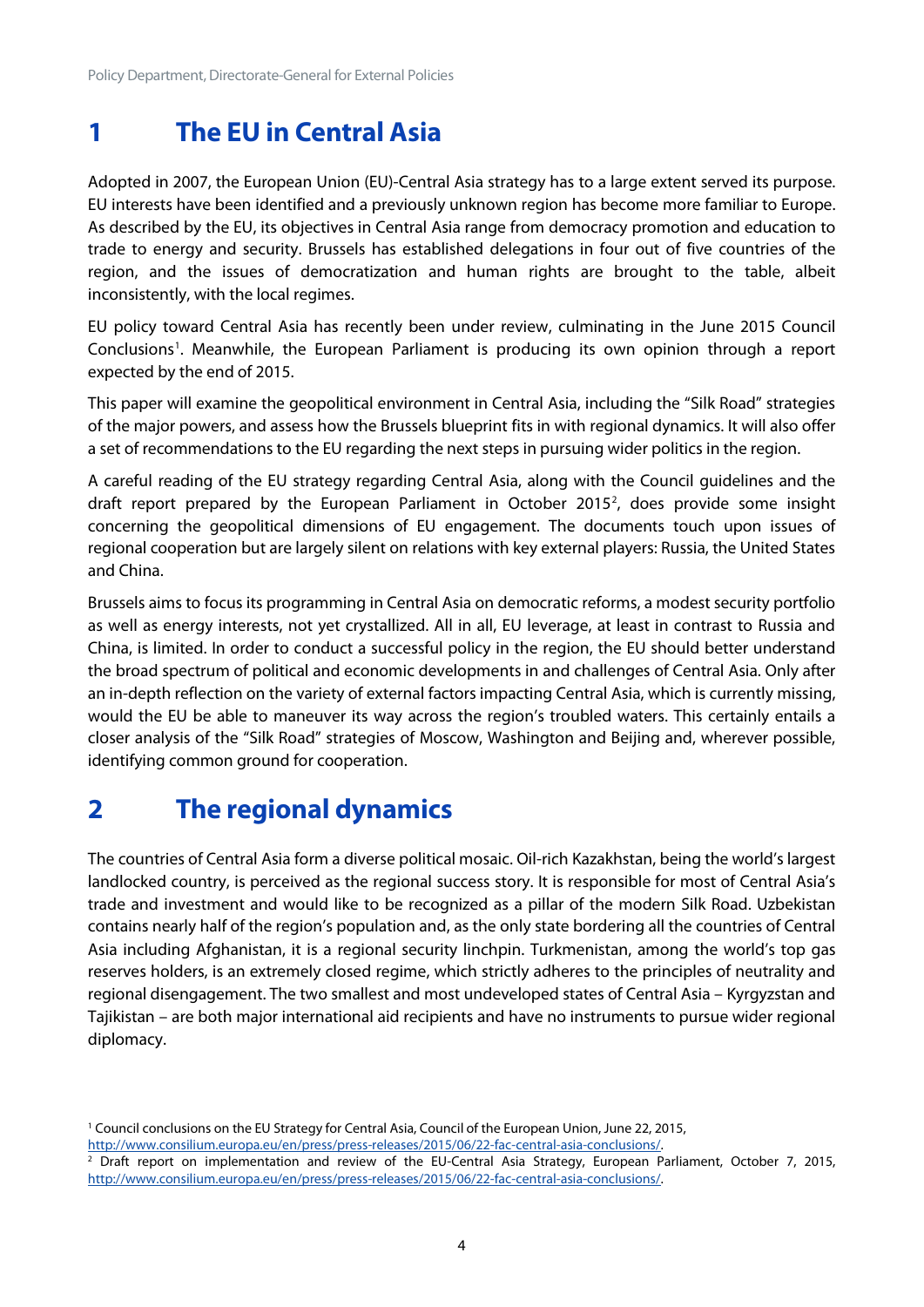Central Asia, landlocked between China, Russia, Iran, and Afghanistan, lies at the very heart of the Eurasian continent. With its vast energy deposits, it is a nucleus of regional dynamics. It seems like its geographical position – in spite of the limitations – has allowed Central Asia to transform into a fully globalised area, in which interests of different subjects coincide.

Multiple international actors have regarded Central Asia as an important element of their foreign policy outreach. The region, through the involvement of the great powers – mainly Russia, the United States, China, and to a lesser degree the EU – was elevated to the position of an economic and security keystone of Eurasia. The historic and geopolitical background of Central Asia has been highly volatile. In the 1990s, the developing authoritarian regimes in the region went through a period of state consolidation. The next decade was marked by the rise of Central Asia's assertiveness in multipolar politics in the wake of the war on terror. Over the past few years the region has seen the decline of United States influence, symbolized by the drawdown of the U.S.-led security presence in Afghanistan, the re-engagement of Russia, and the unparalleled Chinese economic entry into Central Asia. Meanwhile, the EU became more engaged only from 2007 onwards and has been struggling to find its place in the region: ideally, one of cooperation with Central Asian republics and not at odds with other regional and global actors.

The region is far from being stable. However, the local elites are perceived as the guarantors of the relative peace. The positions of Russia, the United States, China, and the EU continue to shift, shaped by different factors including terrorist threat, economic circumstances, oil prices and gas pipeline planning.

One element of Central Asia's equation is certain – the relations between the main external actors in the region are not a re-run of the 19<sup>th</sup> century Great Game, in which the Russian tsardom competed for influence in the region with the British Empire. Analogies of the past, like territorial annexation, struggle for total dominance, and conflict-based local politics, do not apply in contemporary Central Asia. Today, all actors coexist without serious disturbance and the empowered Central Asian rulers have a palette of political opportunities to choose from.

## <span id="page-5-0"></span>**3 The "Silk Road" strategies: Russia, the United States, and China**

#### <span id="page-5-1"></span>3.1 Russia

Russia's relations with Central Asia are profound and multifaceted. Even though over the past 25 years the influence of Moscow in Central Asia has eroded, it is still the actor with the most comprehensive approach to the region.

Moscow treats Central Asia as a buffer zone protecting the Russian mainland from the south. It is, however, a double-edged sword. The region serves also as a bridge, which links Russia to security threats as well as to drug trafficking emerging from Afghanistan. For Moscow, which has the world's highest rate of injecting drug users, the latter poses a real danger to national security.

Russia, through its presence in the region, intends to achieve a few main objectives. First, it would like to avoid any destabilization of Central Asia, which could be detrimental to Moscow. This entails countering extremism and providing security to the local regimes. Secondly, Moscow aims to keep its competitors, China and the United States, at bay. Thus, it fiercely opposes colour revolutions and seeks a way to strike a balance with Beijing. Central Asia must be seen as a part of Russia's sphere of influence. Finally, Moscow remains interested in the hydrocarbon reserves of the region, although China has recently gained the upper hand in this sphere.

The Kremlin has no Silk Road strategy toward Central Asia per se. Instead, it offers the Eurasian counternarrative. The region might be Russia's last post-Soviet stronghold, and is exposed to various Russian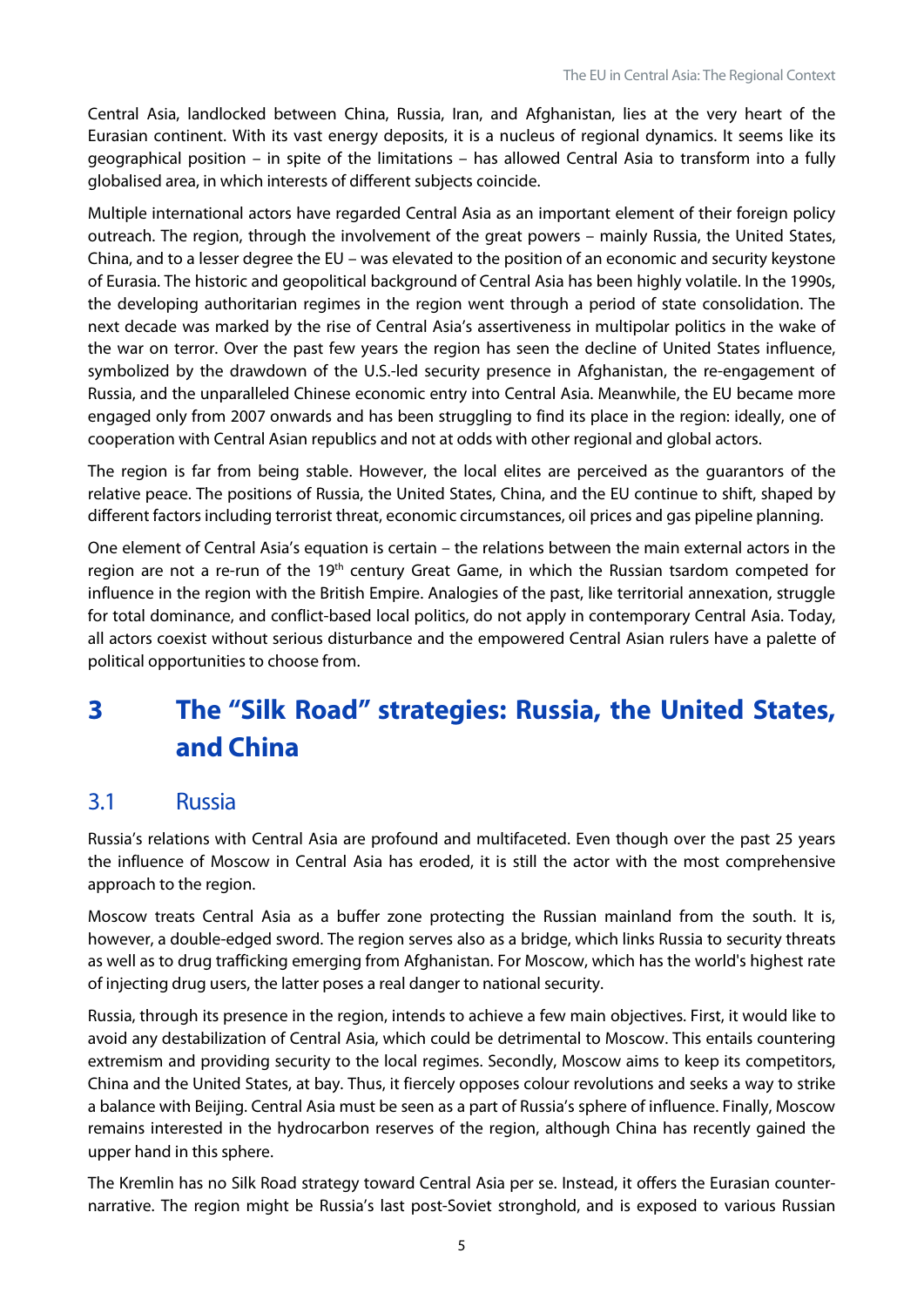tactics in the fields of security, energy, trade, and integration projects. In the nineties, Moscow loosened its political grip on the region, although the cultural and economic ties remained strong. However, the U.S. military presence in Central Asia and the rapid growth of Chinese influence made Moscow realise its vulnerabilities. Enhanced security cooperation along with the Eurasian Economic Union (EEU) are Russia's attempts to regain a sense of regional balance.

The security standing of Moscow in Central Asia is unparalleled. Russia maintains facilities and military bases in Kazakhstan, Kyrgyzstan, and Tajikistan. It engages Central Asia both bilaterally, and through the Collective Security Treaty Organization (CSTO), which unites select former Soviet republics. In October 2015, President Vladimir Putin proposed setting up a joint task force, which would secure Central Asian borders against the terrorist spillover from Afghanistan.

In the energy sector, Russia has suffered a major setback over the past decade. In 2008, Gazprom bought more than 40 billion cubic meters of gas from Turkmenistan. Today, the volume of imported fuel has decreased tenfold to around 4 billion cubic meters. China, at the expense of Moscow, has become the sole largest gas importer from the region. The Kremlin, however, is still a hegemon when it comes to oil transit toward the West – about 75 percent of Kazakh oil crosses Russia to reach the European Union.

Russia ranks  $3^{rd}$ , after China and the EU, among the trade partners of Central Asia. With \$28 billion exchange in 2014, Moscow accounts for 20 percent of commerce in the region. Furthermore, it is standard practice for Moscow to write-off debts in exchange for influence and assets. In 2014, Uzbekistan was forgiven \$865 million, after which the two countries agreed to hold consultations on the possibility of a free trade zone between Tashkent and the EEU.

The Moscow-led Eurasian Economic Union, which includes Armenia, Belarus, Kazakhstan, and Kyrgyzstan, is one of the primary instruments in the Russian arsenal. The countries of Central Asia, including Tajikistan, which is envisioned to join the Union soon, are the bloc's crucial components. The Kremlin monopolises the EEU economically and politically. The latter is strongly opposed by EEU members, especially Kazakhstan, who fear losing sovereignty to Moscow.

Lastly, Russia enjoys a certain degree of soft power leverage in Central Asia. The Russian minority, inconsiderable in other countries, constitutes nearly one-fourth of citizens in Kazakhstan. The issue of the Russian population in Central Asia has not been exploited. However, it is something the Kazakh authorities keep in mind; particularly after the comment made by Vladimir Putin in 2014 that Kazakhstan had never had statehood prior to declaring independence in 1991.

The matter of remittances sent by Central Asian immigrants working in Russia is also a relevant factor in relations between Moscow and the region. In 2014, these remittances accounted for 8.9, 23.4, and 32 percent of GDP for Uzbekistan, Kyrgyzstan, and Tajikistan, respectively. It is estimated that around 3.5 million labourers from the region are now working in Russia. According to the World Bank, remittances to Central Asia will experience a sharp decline in 2015. This is likely to have a severe impact on the region's development and social circumstances in the countries affected, as well as in Russia itself.

It is worth mentioning that Russian mass media still largely determine how the Central Asian population sees the world. In Kazakhstan, Russian is a more popular media language than Kazakh. Moscow's rhetoric holds strong throughout the region, with the exception of Turkmenistan, where access to Russian news is limited.

Having a solid basis, Russian strategy toward Central Asia, is adaptable. However, in promoting its Eurasian concept, Moscow often treats the countries of the region as instruments, which could prove to be counter-productive. Russia not only strongly supports the status quo in Central Asia, but also thinks of the region as its strategic rear. It is no longer a gatekeeper to the region, but whoever wishes to enter it must be ready to cooperate and compete with Moscow.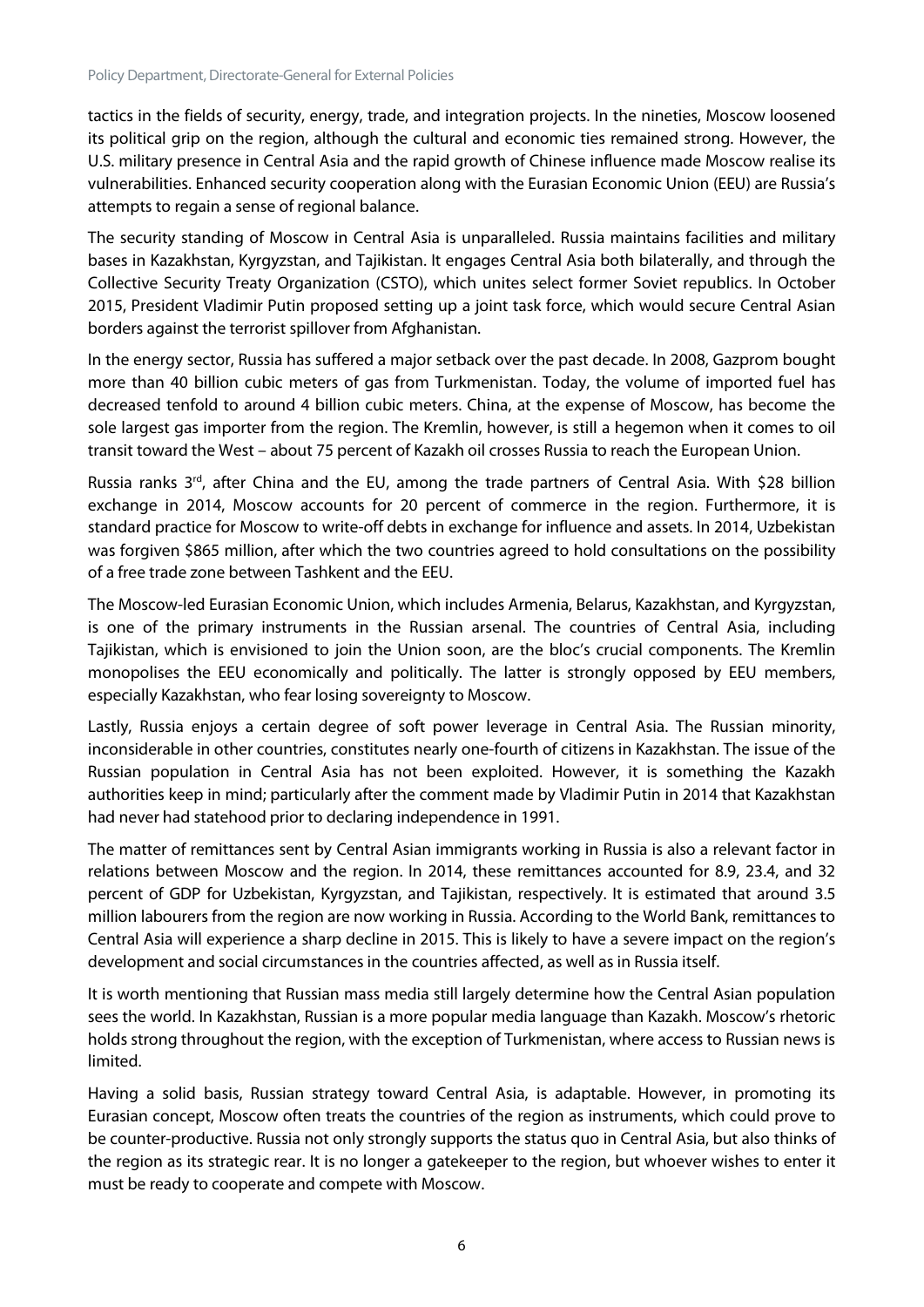## <span id="page-7-0"></span>3.2 The United States

Russia's greatest advantage in Central Asia – proximity – is for the United States a serious disadvantage. With no direct geographical access to the region, Washington is forced to act at a distance.

The five post-Soviet republics, sitting at the crossroads of Eurasia, are geographically close to key U.S. foreign policy challenges: China, Russia, Iran, and Afghanistan. Washington is interested in a secure and stable Central Asia, which to a large extent independently combats extremism, terrorism, and drug trafficking. The local regimes, however, are not prepared to respond to challenges of such gravity. For these reasons, the United States will remain engaged in Central Asia.

Following the dynamic development pattern of the politics in the region, Washington is the player, which has experienced the most considerable fluctuation in its influence in Central Asia. Until 2001, the region was of secondary importance to the United States. After 9/11 the situation changed fundamentally. Washington – to fight the war on terror – has transformed Central Asia into a logistical hub for its operations in Afghanistan.

At first, both Russia and China welcomed the U.S. presence in the region. The Taliban threat was a unifying factor. Following the Tulip Revolution in Kyrgyzstan in 2005 and the events in Andijan the same year, where Uzbek authorities brutally cracked down on protesters, Washington made a shift in its security rhetoric. It supported pro-democratic changes in Bishkek, condemned Tashkent's methods of dealing with the crisis, and insisted on reforms in Central Asia. As a result, the U.S. troops were evicted from the base in Uzbekistan. Washington began to be perceived as an advocate of change, and regimes throughout the region realised that cooperation with the United Sates has its limits.

In July 2005, the Shanghai Cooperation Organization (SCO), a Chinese-founded bloc, which convenes Russia and the Central Asian states, except Turkmenistan, called for the United States to fix a date for its departure from the region. The second U.S. military base located in Kyrgyzstan was not closed until 2014, when the operation in Afghanistan was due to be completed. Washington, after a decade-long advancement in security status, has virtually returned to the starting point.

Today, the US enters a new phase in its relations with Central Asia. With no military presence on the ground, it is trying to redesign its security-centred agenda. The United States, however, still lacks a clear vision of its interests in the region, which until lately were linked to fighting terrorism in Afghanistan.

An attempt to rethink Washington's role in Central Asia was made by Secretary of State Hillary Clinton in 2011, when she announced the New Silk Road Initiative – a vision to foster regional development and trade, with Afghanistan at its core. The CASA-1000 project is one of its more concrete centrepieces. It is an electricity transmission system, which would allow for summer energy surpluses from Tajikistan and Kyrgyzstan to be transported to energy-hungry Afghanistan and Pakistan. Also, the United States strongly supports the construction of the 1800-kilometer TAPI gas pipeline, which is envisioned to transport gas from Turkmenistan through Afghanistan into Pakistan and India.

The United States will never match Russia and China in geopolitical influence in Central Asia. With its own and NATO's withdrawal from Afghanistan, the security component in U.S. regional policy has further diminished. Finding a different focus for US policy in the region will be difficult. Washington is the 6<sup>th</sup> economic power in the region, accounting for only 2.1 percent of total commerce in Central Asia. Although the U.S. energy company Chevron was the first to gain access to the energy sector in Kazakhstan in 1991, both Moscow and Beijing completely dominate the field.

The latest development testifying to the fact that Washington does not intend to lay down arms just yet is an unprecedented five-country visit to Central Asia undertaken by Secretary of State John Kerry in November 2015. The trip inaugurated the "C5+1" format, which brings together foreign ministers of the region and the United States. Under this framework, the countries committed to cooperate on regional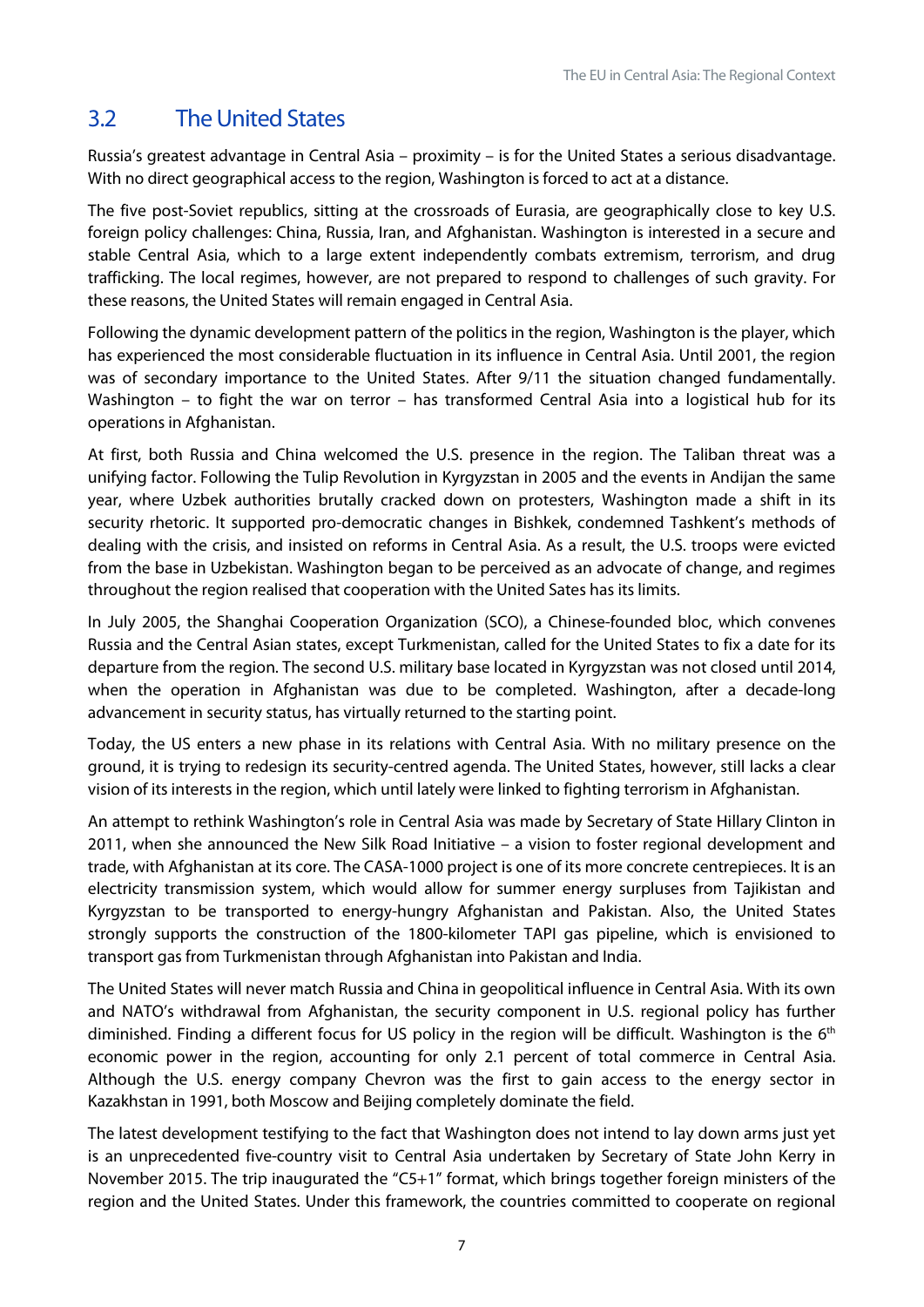trade, climate change, water management, and education exchanges. If proved genuine, the initiative will be an opportunity for Washington to project soft power in the region, which until now had been given less consideration.

According to pragmatic Central Asian elites, the United States should remain involved in the region. Washington is an interesting alternative to other major stakeholders. Yet the U.S. Silk Road offer, unlike the robust security position of Russia or the full-scale economic invasion of China, looks rather modest. To become a tempting proposition for the region it should be given more Central Asia-oriented substance. The "C5+1" format could be a promising beginning.

#### <span id="page-8-0"></span>3.3 China

China, for its part, is an ambitious economic actor, for whom Central Asia is a western strategic flank. It is the country which has made the most impressive progress in extending its economic influence in the region in the past decade.

Chinese interests in Central Asia concentrate in three areas: security, energy, and economy. It is a key priority for Beijing that the region with which it shares a 3000-kilometer border is stable and friendly. Domestic security issues seem to be equally important. China struggles with the rebel Uyghur movement in the western province of Xinjiang. Strong separatist aspirations present within certain Uyghur groups lead to terrorist incidents, which occur in this Chinese region on a regular basis. Those who contest the central authorities claim that the area could not be viewed as a part of China; instead it should be a separate state. Uyghurs share ethnic, cultural, and religious ties with the Central Asian nations; hence the relations with the neighbouring republics are of paramount importance for China. Moreover, Beijing seeks control over the vast oil and gas deposits situated in the region. Finally, in economic terms, it intends to open new venues for Chinese products in Central Asia, which is an integral part of the trade corridor with Europe.

In 2013 China made its intentions concerning Central Asia crystal clear. The Silk Road Economic Belt strategy was for the first time presented by president Xi Jinping in Kazakhstan. The project, along with its maritime equivalent - the 21st-century Maritime Silk Road, is based on a massive multi-billion infrastructure investment with the aim of increasing connectivity between and enhancing integration of the countries of Eurasia. Jointly known as the One Belt, One Road (OBOR) initiative, the Chinese rejuvenation of the route between Asia and Europe is economically unmatched. The Central Asian region is a critical component of this major undertaking, which virtually spans the globe. The OBOR concept also has a significant local dimension for China. It is largely driven by Beijing's need for domestic stability in Xinjiang. Central Asia's transformation through Chinese involvement will facilitate development of the problematic province, incorporating both into the transit corridor to Europe.

China penetrates Central Asia with a broad set of tools. Security cooperation with the region, modest visà-vis Russia, is steadily growing both through the SCO and bilaterally. In 2002, the Chinese army conducted its first military drills abroad with Kyrgyzstan. Two years later, the Regional Anti-Terrorist Structure (RATS) under the auspices of the SCO was created in Uzbekistan. Following the Chinese narrative, the RATS combats three evils: terrorism, separatism, and extremism. Beijing provides also country-to-country military aid, including direct funding and equipment. In 2014, Bishkek received \$16 million for upgrading its weapons. Recently, Kazakhstan and China decided on a joint special forces training in asymmetric threats.

Over the past decade Chinese authorities have studied the energy sector in Central Asia with great intensity. Kazakhstan was the first to benefit from Chinese interest. In 2006, Astana launched its oil deliveries to Beijing. Today, China owns about a quarter of oil production in the country. The oil from Kazakhstan, however, accounts for only 2 percent of total Chinese imports, which still depend to a large degree on the Persian Gulf.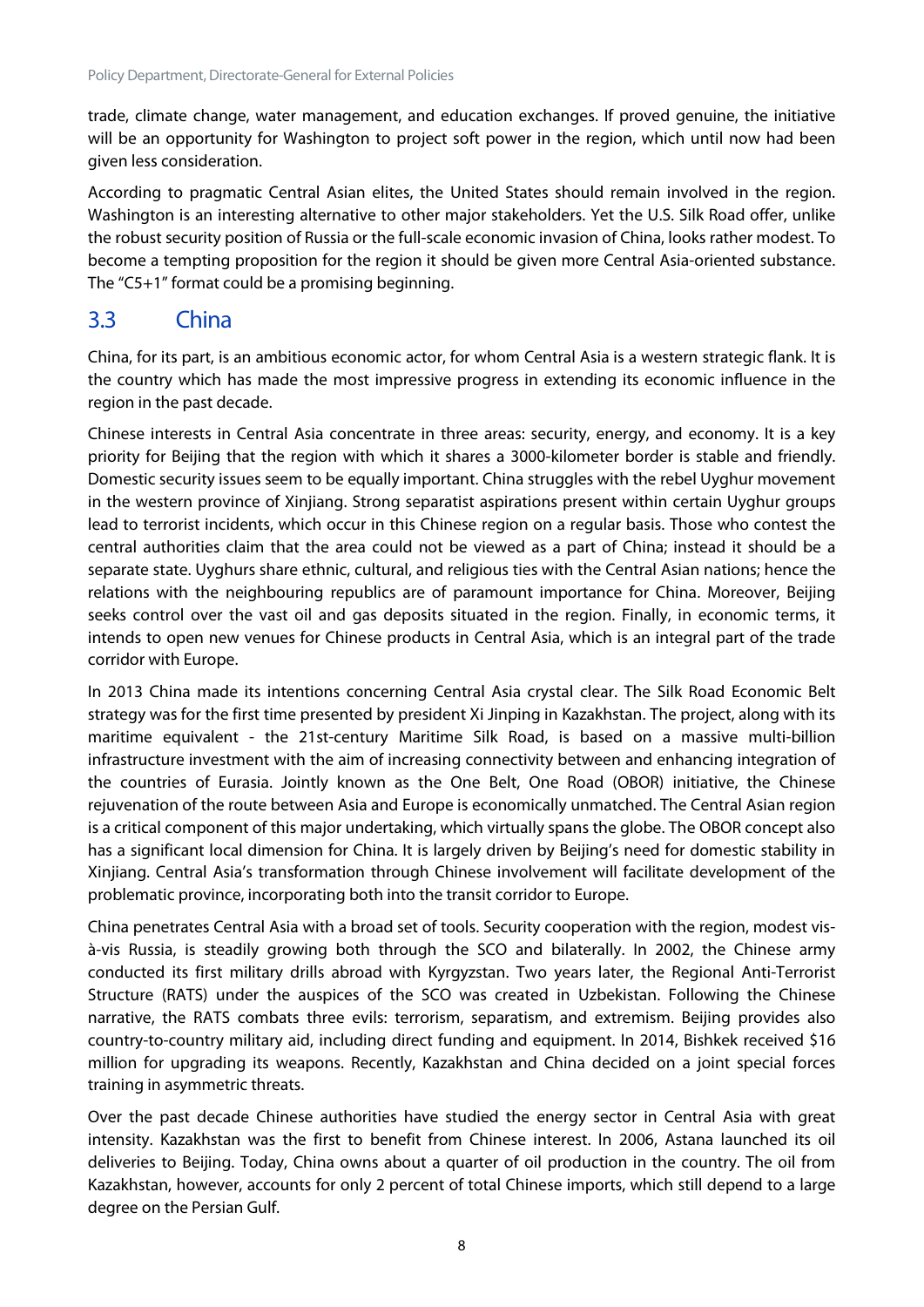Turkmenistan, the second energy champion of the region, appreciates a closer energy relationship with China than Kazakhstan. Inaugurated in 2009, the Central Asia-China gas pipeline has supplied Beijing with more than 120 billion cubic meters of Turkmen gas. In 2014 the gas volume from Ashgabat constituted 44 percent of China's gas imports, which made Turkmenistan the single largest importer of China. The Chinese authorities have already signed agreements with Uzbekistan, Tajikistan, and Kyrgyzstan on the 4<sup>th</sup> spur of the Central Asia-China gas pipeline, which will double gas delivery capacity from the region to 85 billion cubic meters annually.

The economies of the Central Asian regimes are also a hive of Chinese activity. China is a top trade partner of the region. Between 2000 and 2013 trade with Central Asia increased fiftyfold – from \$1 billion to \$50 billion. The economic relationship between Beijing and Central Asia is, however, highly unbalanced. In 2014, the region accounted for only 0.01 percent of all Chinese trade.

In contrast to Russia and the United States, the Chinese Silk Road strategy literally lives up to its name. Central Asia has been equipped with multi-billion dollar investment to support the grand idea of rejuvenating the ancient trade route between Europe and Asia. The Chinese coin, however, may have a flipside. Beijing, being primarily active in energy and trade, might simply seek a way to exploit Central Asian natural resources, examples of which can already be found.

## <span id="page-9-0"></span>**4 The EU and regional interactions**

Brussels is a relative newcomer to Central Asia. Since 2007, when the strategy concerning the region was drafted, the EU has significantly developed its portfolio. Its approach, at least in comparison to the United States and China, is rather diverse. In 2014, the EU accounted for one-third of trade in Central Asia. In addition to economic issues, the Brussels agenda includes a vital soft-power component, as well as modest security components. So how does the EU approach compare to the strategies of Russia, the United States, and China?

#### <span id="page-9-1"></span>4.1 The European Union – the United States

Brussels and Washington are not major players in the region. They not only lack geographical access, but most importantly, they lack the will for deeper engagement, as Central Asia is not at the top of their list of priorities. Until recently the United States has seen the region through a security prism, focusing on the situation in Afghanistan. With the retreat of U.S. forces, Washington's thinking is shifting. For the EU, security, although a concern, was never an issue that the EU sought to approach from a hard security point of view. EU activities have focused on preserving stability and promoting security with 'soft' tools. It initiated the format of the High-Level Security Dialogues with the local regimes in 2013, but these dialogues could hardly be called fruitful as interest among Central Asian leaderships has been modest at best. Instead, Brussels perceives Central Asia to be an extension of its eastern neighbourhood – neighbours of the neighbours, hence requiring a certain level of engagement. Finally, EU interests, in comparison to the Afghanistan-centric strategy of the United States, are seen as more long-term and comprehensive.

There is scope for increased EU-US cooperation and coordination in policies towards Central Asia. Oriented toward soft power, the U.S. "C5+1" format is largely convergent with the EU model of Central Asian development. Brussels and Washington could start comparing notes on issues such as water management, educational exchanges, culture, or private-sector reform.

In addition, the EU and the United States share a value-based approach and human rights rhetoric vis-àvis the region. They should continue to encourage reforms in Central Asia, making their support contingent on progress in democratization. Most of the objectives of Brussels and Washington, like fighting poverty, educating young leaders, and grassroots development, overlap. Strategies on both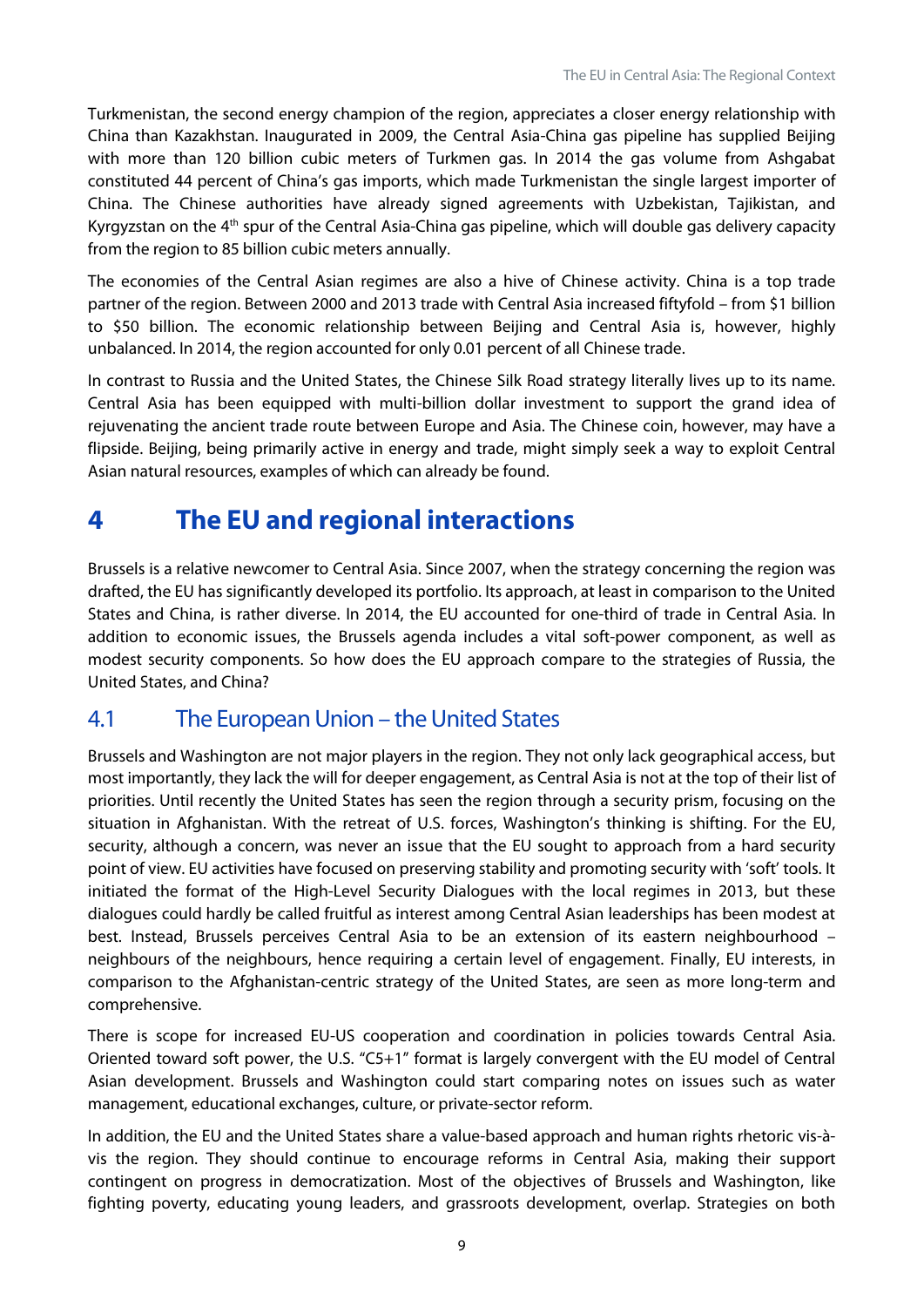sides of the Atlantic should be better coordinated to prepare the transatlantic allies for future challenges in the region.

All of this does have its limits as Central Asia is not a priority for either Brussels or Washington making increased cooperation and coordination (in capitals through planning and on the ground through aid coordination, for instance) a matter not pursued in the most active way.

### <span id="page-10-0"></span>4.2 The European Union – Russia

Russian leverage in Central Asia has over the past two decades decreased at the expense of China and, to a much lesser extent, the EU's increased role since 2007. The Kremlin, however, is still a player to be reckoned with, especially in the security sphere. Moscow, in contrast to Brussels, pursues not only different interests in the region, but they are also more direct, as turbulence in Central Asia can be felt in Russia itself.

Russia, similarly to China, questions the EU policy of democratization in Central Asia. Both Moscow and Beijing provide support to regional elites. Their strategies, focusing on maintaining the status quo, are of a limited time horizon. They oppose change, which according to them, could lead to political chaos. The EU human rights agenda and the U.S. democracy promotion approach are perceived as a threat to stability in the region.

Interactions between key actors in Central Asia cannot be analysed separately from global political developments. Tensions between the West and Russia over the Russian annexation of Crimea and the situation in eastern Ukraine impact Central Asian realities. Broad overlapping objectives of curbing international terrorism, providing security to the region, and countering narcotics are obvious but impossible to pursue at the moment.

Lately there has also been a debate about the prospects of cooperation between the EU and the Russianled Eurasian Economic Union. In November 2015, Jean-Claude Juncker, the head of the European Commission, agreed to seek synergies between the two blocs, given the conciliatory attitude of Moscow. There are, however, more doubts than potential merits from anything beyond the search for synergies. The economic significance of the EEU as a bloc might be overestimated and it is unlikely to be an equal partner for discussions with the EU. Moreover, Russia might use the EEU as a tool in leveraging relations between the EU and members of the Eurasian bloc.

## <span id="page-10-1"></span>4.3 The European Union – China

If it is difficult to find common links between EU and Russian approaches to the region, the situation with China is even more challenging. Brussels and Beijing have a similar focus on trade in the region, although for Brussels, it is concentrated mainly on one country – Kazakhstan. The economic influence of China is spread across the region more evenly.

EU and Chinese interests are, however, highly divergent. One seeming commonality – the broadly understood development of Central Asia – is pursued by means of entirely different methods. Brussels strives to transform the region through progress in governance, the judicial system, or the state-citizen relationship, while keeping human rights and democracy at the centre of change. China is not implementing a values agenda. China is nonetheless affected by the enormous corruption in Central Asia and might take interest in EU support to Rule of Law reform; it is unlikely though, that this would translate into Brussels and Beijing teaming up around this common interest. In its Silk Road project, China pays special attention to investment and development of hard infrastructure; these are issues that the authoritarian regimes of Central Asia are most keen on. Still, even these investments are a balancing act, as Central Asian countries also fear the rising influence of China and thus need Russia's presence as well as an EU/US component in their international relations.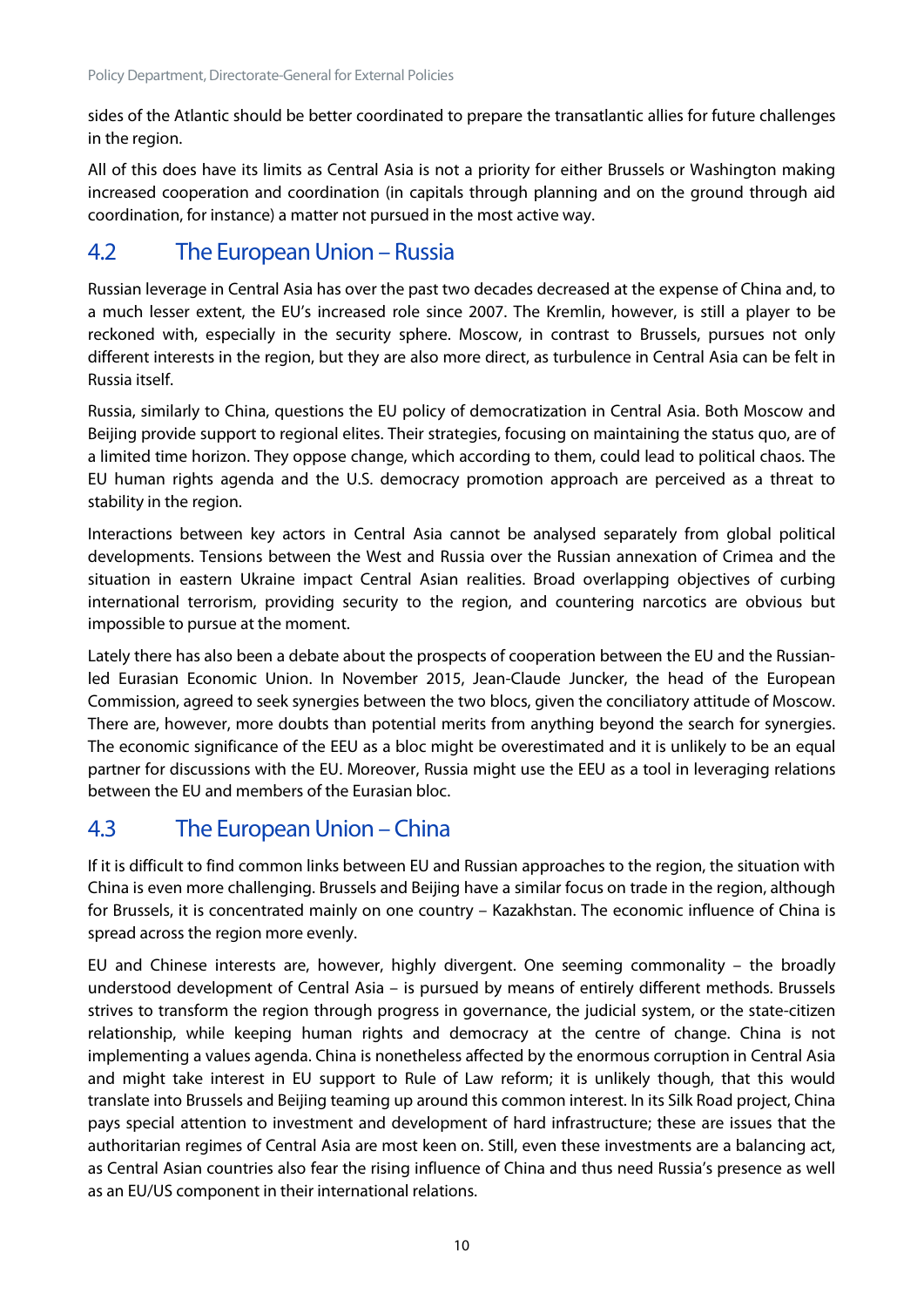There is little room for cooperation between the EU and China in other fields, including energy. Beijing controls part of Central Asia's hydrocarbons and would be reluctant to welcome other players in the game. The EU imports 80 percent of Kazakh oil, however, it has no access to Turkmen gas for the foreseeable future, the majority of which is now imported by China. EU-China collaboration could possibly involve a combination of European knowledge and management skills with Chinese capital to the benefit of Central Asian societies. At first glance this seems complementary but it will be difficult to put together as there are great differences in the modus operandi of both actors and (just as is the case with the US), Central Asia is not a top priority for either so cooperation is more likely to proceed on other matters and in other places between the EU and China.

## <span id="page-11-0"></span>**5 Recommendations for the EU**

The "Silk Road" strategies of Moscow, Beijing and Washington in Central Asia are hard interest-driven and play to their strengths. In its approach to the region, the European Union would be well-advised to better realise its advantages and shortcomings. Brussels will never become a major geopolitical player in Central Asia and in fact it has no ambition to acquire such position.

A list of regional-oriented suggestions for the European Union to consider should include:

- The EU should emphasise more strongly the geopolitical developments in its strategy vis-à-vis Central Asia. The regional context and the interactions between the key actors directly impact EU policies and programming. More thorough and systematic analysis should be carried out for Brussels to understand the web of different interests which coincide in Central Asia.
- The EU should be concise and practical in meeting its objectives, without abandoning the overriding concept of political, social, and economic stability through democratic change. Democracy promotion is an EU strength not a weakness. Brussels, along with Washington, is the only actor present in the region promoting reforms and human rights. Treated as a threat by Russia, China, and the local authorities, democracy should be given a higher status in the EU strategy.
- The EU, through its special representative in Central Asia, should continue to seek synergies between the strategies of multiple subjects in the region. The United States is Europe's natural ally in Central Asia and finding prospects for cooperation between Brussels and the recent U.S. "C5+1" format is an urgent priority. Although the options of partnership between the EU and the Russia-China tandem are limited, the EU should keep channels of communication open.
- It would seem that in order for Brussels to increase its regional resonance, the EU should also focus its attention on enhancement of the intra-regional cooperation in Central Asia. This is a false impression and the issue should be approached carefully. Regional cooperation between the local regimes has mostly failed. The EU should look for nation-level solutions through bilateral relations, which could actually bring real profits.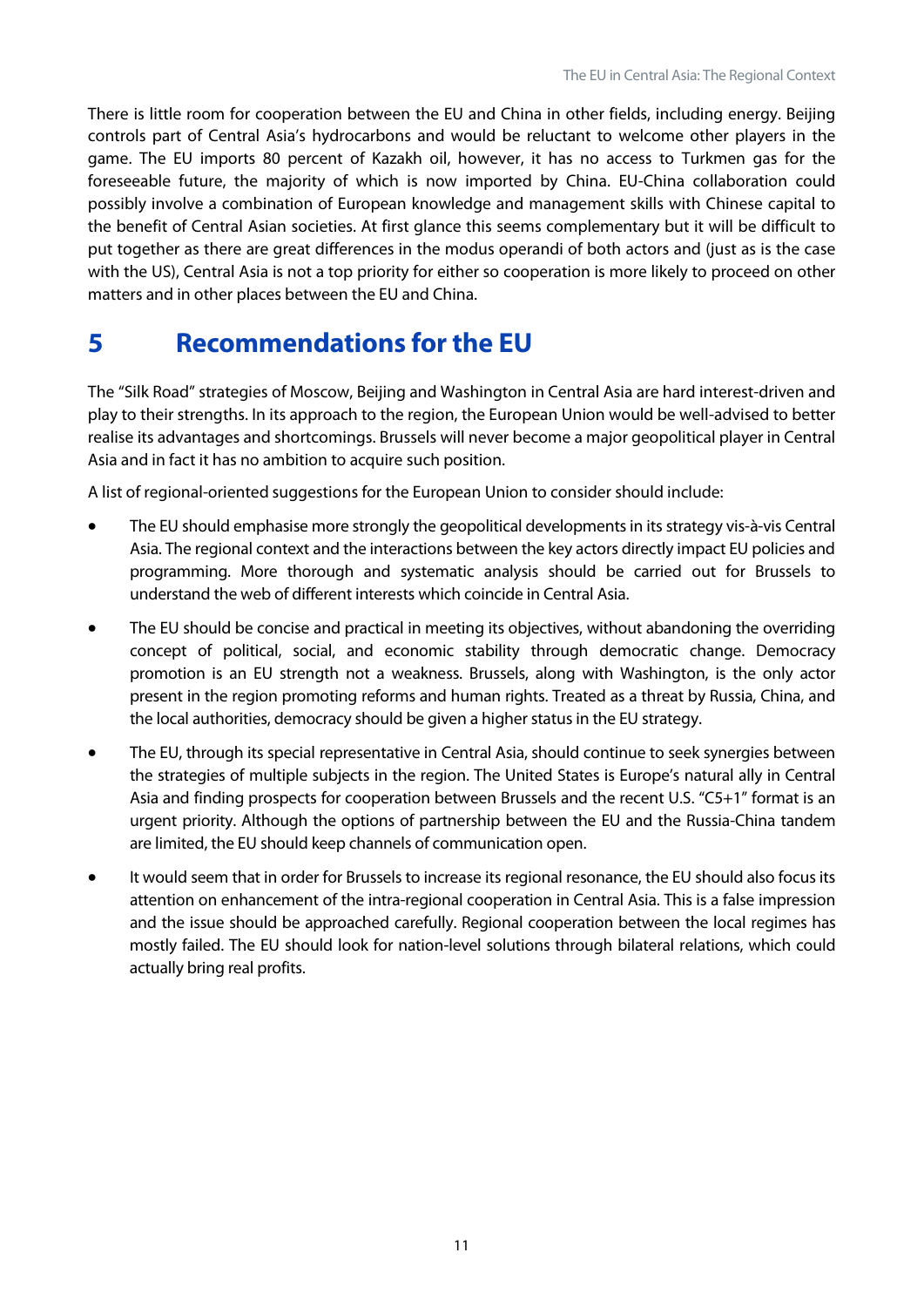## <span id="page-12-0"></span>**6 Conclusions**

The 4<sup>th</sup> review of the EU-Central Asia strategy does not offer many new insights. Brussels plans to continue to follow the objectives as outlined in the 2007 agenda, only seeking to make its approach more precise and further tailor-made. As far as a regional perspective is concerned, the EU would do well to go back to the drawing board. The EU should be more aware of the complex political realities in Central Asia and more closely take into account the strategies of other actors.

Both China and Russia are the only completely invested actors in the region. They have the capacity to engage virtually on all fronts, ranging from military action to trade and energy. The Silk Road agenda of Beijing and the Eurasian narrative of Moscow largely dominate today's Central Asia in regional thinking. The United States and the European Union on the other hand do not pretend to be hegemons in the region, although the US still has the potential of military influence and the EU has strong economic clout, especially with Kazakhstan. Brussels supports democratic reform in Central Asia, which is in line with the approach of Washington. Democracy promotion, however, is not in China's or Russia's toolbox, although Russia does seek to use soft power mechanisms to influence Central Asian states. The local regimes are committed to preserving the status quo and have learnt well how to manoeuvre between the major external actors present in the region, extracting benefits from different parties where possible.

The constellation of interests and actors competing for influence in the region is substantial, even though none of them see Central Asia as a top priority. The EU should explore further options for cooperation with the United States and identify points of dispute with the strategies of Russia and China – though not exclude collaboration on concrete matters of mutual benefit. Only then will the approach of the European Union be truly regional.